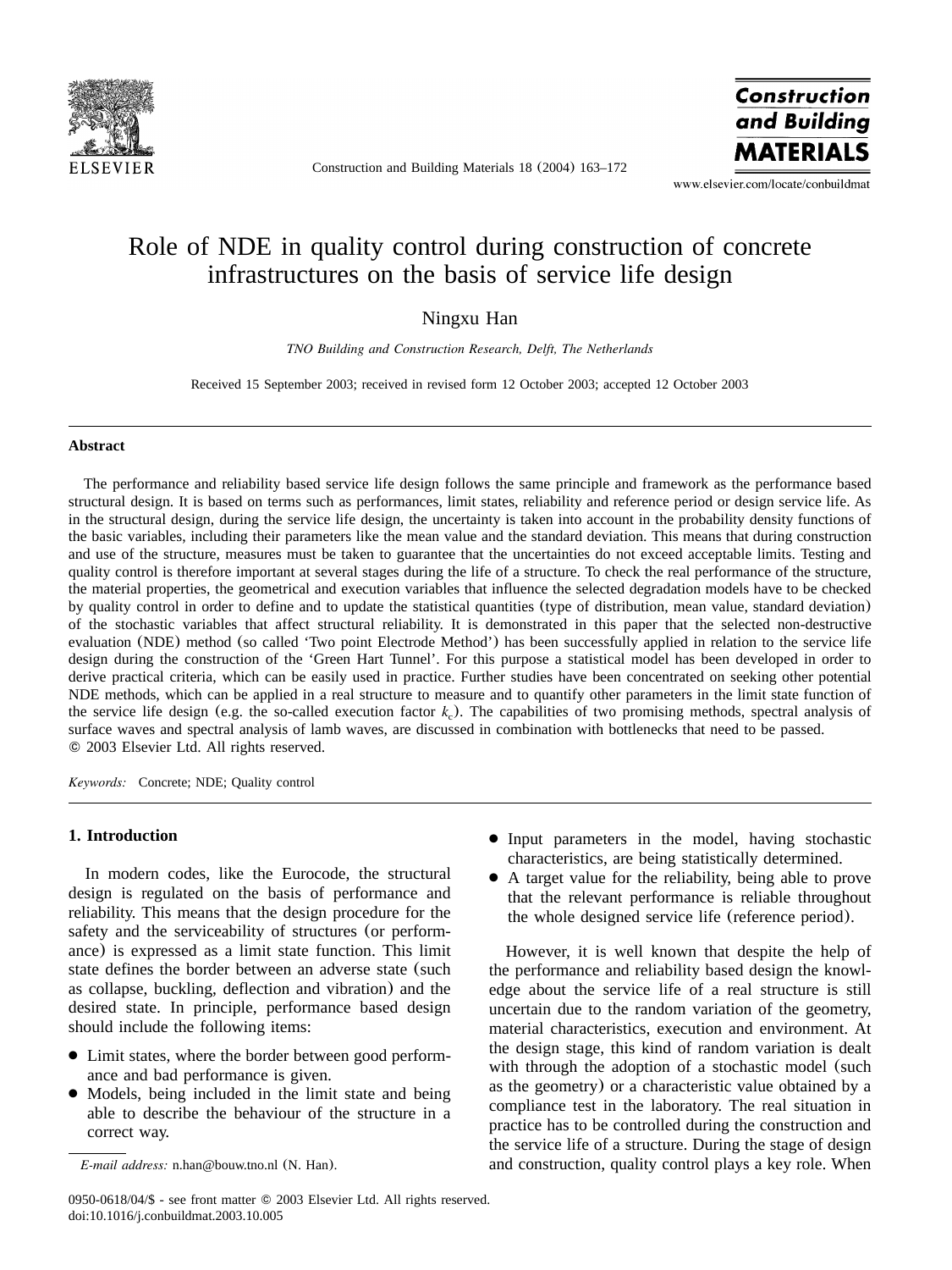confronted with uncertain factors that play a key role for the reliability of a structure, during the service stage of a structure, monitoring is indispensable in order to test and to update the distribution parameters of the relevant random variables. The application of nondestructive test and non-destructive evaluation (NDE) seems to be the only way to fulfil the quality control and monitoring in practice. For example, the 'Dutch Weighted Maturity' method [[1,2](#page--1-0)] and Consensor<sup> $\circ$ </sup> system  $[3,4]$  $[3,4]$  $[3,4]$  have been developed in the last several years in the Netherlands for the quality control during the construction of a concrete structure. The tested and controlled parameter is the compressive strength of the actual concrete structure, which can be easily traced back in a limit state function in the performance- and reliability-based structural design.

In comparison with the structural design the present design approach with respect to durability of concrete structures is based on a reasonable understanding of the main degradation processes for concrete, reinforcement and prestressing steel. The performance of the design is however not explicitly formulated as a service life. It is based on deem-to-satisfy rules (e.g. minimum cover, maximum water/binder ratio and crack width limitation) and the assumption that if these rules are met, the structure will achieve an acceptably long but unspecified life. The information about the service life to be achieved is to a large extent empirical. To improve this situation a new design framework for durability 'DuraCrete' has been developed since last several years in Europe  $[5-7]$ . Similar to the current procedures for structural design, the 'DuraCrete' method is performance based by taking into account the probabilistic nature of the environmental aggressiveness, the degradation processes and the material properties involved.

Recently in the design and construct contracts for several large infrastructures in the Netherlands a requirement of a service life of at least 100 years has repeatedly been stated. In order to prove the validity of this required service life, performance and reliability-based calculations have been carried out according to the design method 'DuraCrete' for a certain selected project. On the basis of the service life design, one of the selected NDE method, 'Two point Electrode Method' (TEM), has been applied for the quality control during the construction stage  $[8]$  $[8]$  $[8]$ .

In this paper, after brief introduction of the principle and procedure of the service life design, the experiences on the application of TEM in practice will be described. Furthermore, the potential applications of other NDE methods to test and evaluate the parameters in the limit state function, which is used in the performance and reliability based service life design, will be illustrated.



Fig. 1. Failure probability and target service life (illustrative presentation).

#### **2. Performance and reliability based service life design**

#### *2.1. Principle*

A performance and reliability based service life design should be on the basis of:

- adequate definitions of environmental actions (different micro-environmental aggressiveness classes) depending on the resulting type of degradation;
- the actual material parameters for concrete and reinforcement;
- validated mathematical models for degradation processes;
- multi-level performances (components and whole structures) expressed as limit states and reliability.

The service life design follows the same principles (reliability and performances) as a structural design code. In the service life design both the resistance *R* and the load *S* are considered to be time dependent. Relationship equation  $(Eq. (1))$  shows a time dependent limit state function:

$$
R(t) - S(t) > 0 \tag{1}
$$

Relationship equation  $(Eq. (1))$  applies for all values of  $t$  in the time interval  $(0, T)$ .  $T$  is the intended service period (i.e. reference period). From a mathematical point of view it can be stated that the relationship equation (Eq. (1)) can be used for service life design. The service life concept can be expressed in a design formula, similar to the structural design:

$$
P_{f,T} = P\{R - S < 0\}_T < P_{\text{target}} = \Phi(-\beta) \tag{2}
$$

where  $P_{f,T}$ , the probability of failure of the structure within *T*; *T*, intended service period.

The mathematical model for describing the event 'failure', i.e. passing a limit state, comprises a load variable *S* and a resistance variable *R*, see Fig. 1. Failure